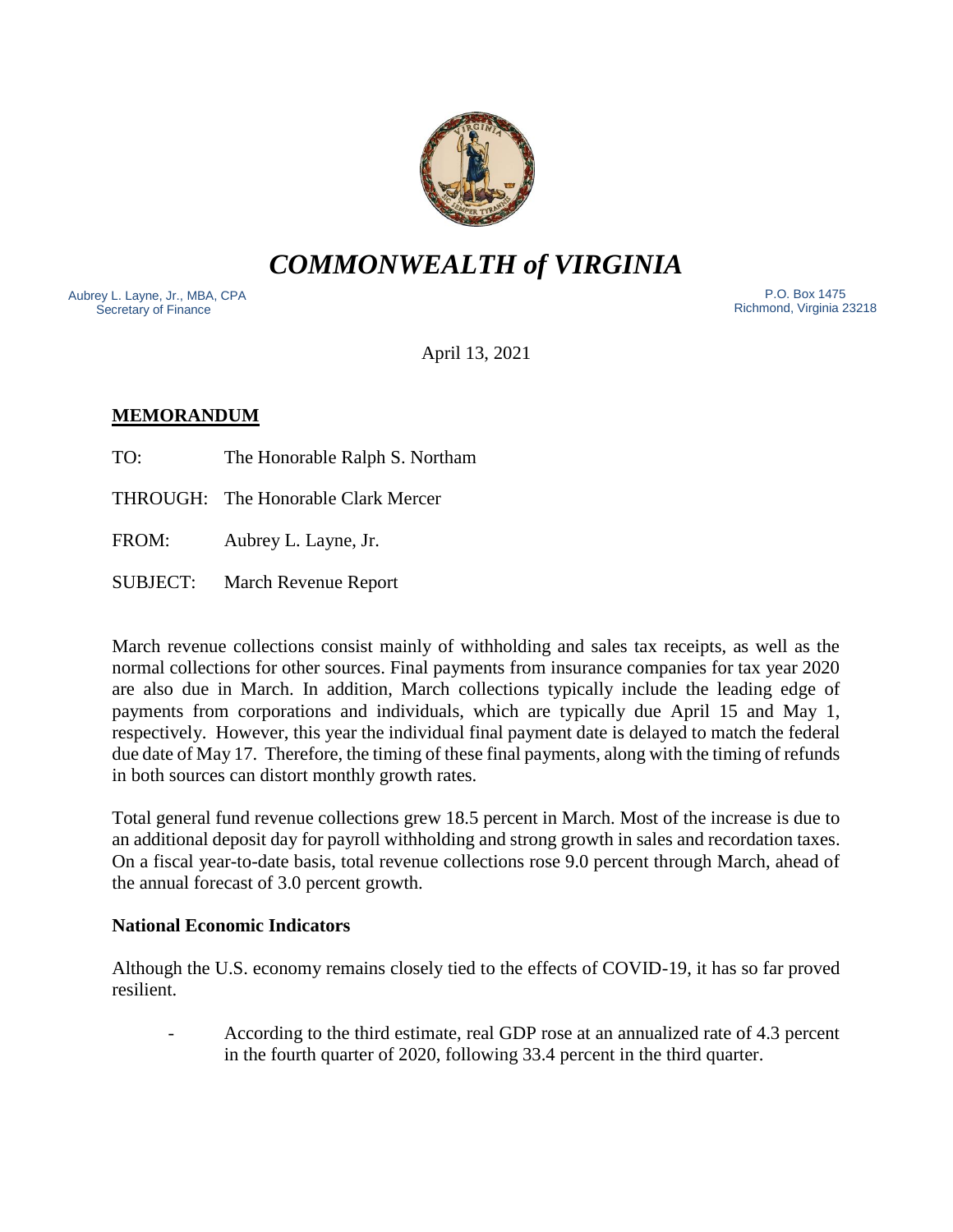- The labor market added 916,000 jobs to payrolls in March. January gains were revised up from 166,000 to 233,000 and February was revised up from 379,000 to 468,000 jobs. In a separate report, the unemployment rate fell from 6.2 to 6.0 percent driven by stronger employment even with gains in the labor force.
- Initial claims for unemployment rose by 16,000 to 744,000 during the week ending April 3. This level remains extremely high relative to any point prior to the pandemic.
- The Conference Board's index of leading indicators rose 0.2 percent in February to 110.5 following increases of 0.5 percent in January and 0.4 percent in December.
- The Conference Board's index of consumer confidence jumped from 90.4 to 109.7 in March. Both the current conditions and expectations components increased for the month.
- The Institute of Supply Management index rose from 60.8 to 64.7 in March. The index has remained above the neutral threshold of 50.0 every month since June.
- The CPI rose 0.4 percent in February and stands 1.7 percent above February of last year. Core inflation (excluding food and energy prices) rose 0.1 percent and stands 1.3 percent above a year ago.
- At its March meeting, the Federal Reserve left the federal funds target rate unchanged at the range of 0.0 to 0.25 percent.

## **Virginia Economy**

In Virginia, payroll employment fell 4.8 percent in February from February of last year. Employment in Northern Virginia fell by 5.2 percent; Hampton Roads fell 4.4 percent; and Richmond-Petersburg fell 6.0 percent. The seasonally adjusted unemployment rate fell 0.1 percentage point to 5.2 percent and stands 2.7 percentage points above a year ago.

The Virginia Leading Index advanced 0.3 percent in February after rising 0.4 percent in January. All four components -- the U.S. Leading index, future employment, initial claims for unemployment, and auto registrations -- improved for the month. The indexes for all metro areas except Harrisonburg increased in February.

## **March Revenue Collections**

Total general fund revenue collections grew 18.5 percent in March. Most of the increase is due to an additional deposit day for payroll withholding and strong growth in sales and recordation taxes.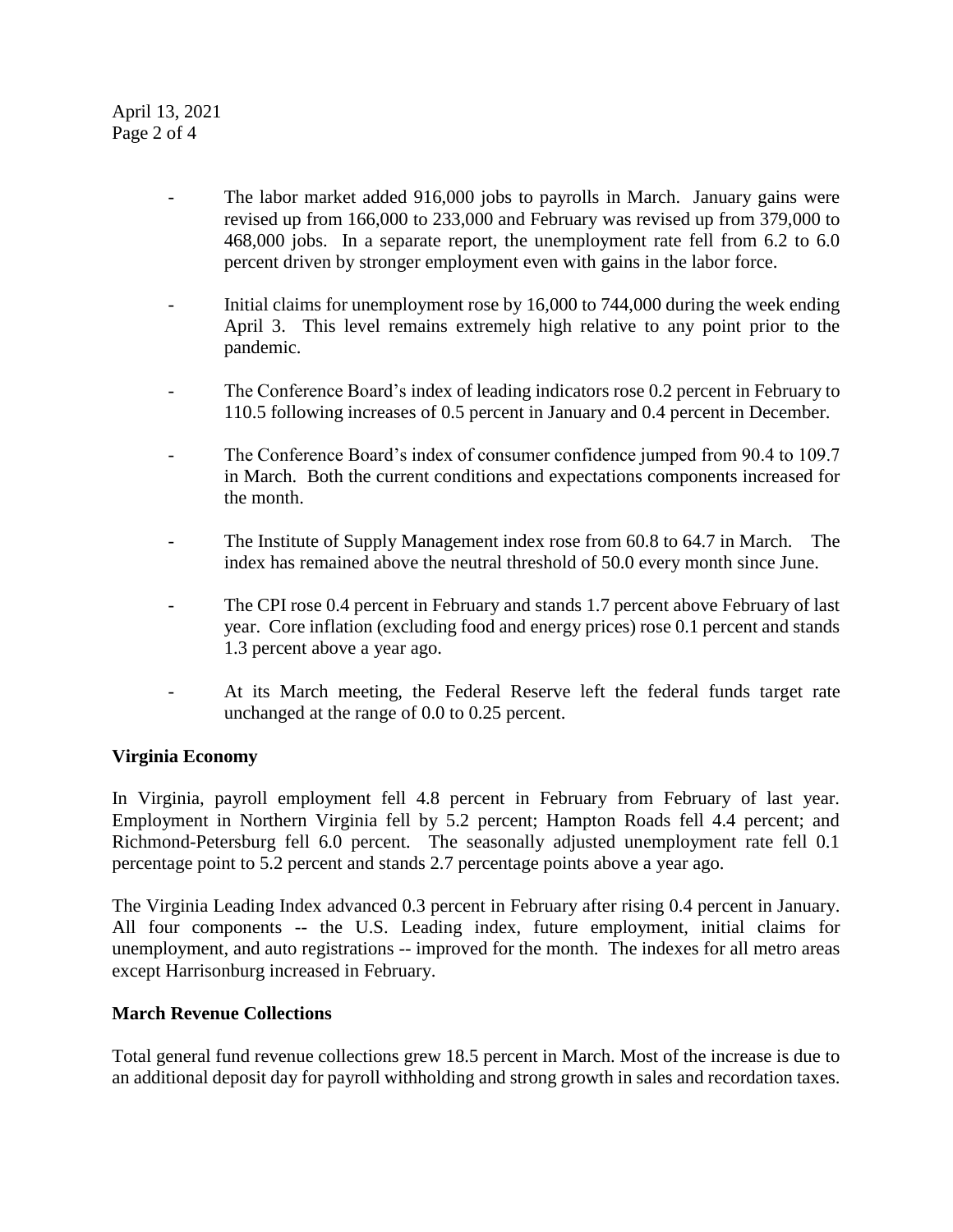April 13, 2021 Page 3 of 4

On a fiscal year-to-date basis, total revenue collections rose 9.0 percent through March, ahead of the annual forecast of 3.0 percent growth.

*Net Individual Income Tax (69% of general fund revenues)*: Through March, collections of net individual income tax rose 8.0 percent from the same period last year, ahead of the annual estimate of 1.0 percent growth. Performance in each component of individual income tax is as follows:

*Individual Income Tax Withholding (61% of general fund revenues)*: With one more deposit day than March of last year, collections of payroll withholding taxes rose 23.7 percent for the month. Year-to-date, collections have risen 3.7 percent from the same period last year, ahead of the annual estimate of 2.7 percent growth.

*Individual Income Tax Nonwithholding (18% of general fund revenues)*: March is not a significant month for collections in this source. Collections in nonwithholding were \$253.3 million compared with \$224.1 million in March of last year, an increase of 13.0 percent. Year-to-date, collections grew by 26.1 percent, ahead of the annual estimate of a 4.4 percent increase.

*Individual Income Tax Refunds*: The main income tax filing season began in February. During the first two months of the main filing season, TAX issued about 1.4 million refunds as compared to last year's 1.6 million. Through March, TAX has issued \$654.7 million in refunds compared with \$786.4 million through the same period last year.

*Sales Tax (17% of general fund revenues)*: Collections of sales and use taxes, reflecting February sales, rose 8.1 percent in March. On a year-to-date basis, collections of sales and use taxes have risen 6.9 percent, ahead of the annual estimate of 4.8 percent growth.

*Corporate Income Tax (6% of general fund revenues)*: March is not a significant month for collections in this source. Collections of corporate income taxes were \$72.3 million in March, compared with receipts of \$69.2 million in March of last year. On a year-to-date basis, collections have increased 33.7 percent compared with the forecast of 27.4 percent growth.

*Wills, Suits, Deeds, Contracts (3% of general fund revenues)*: As refinancing and low interest rates continue to spur the housing market, collections of wills, suits, deeds, and contracts – mainly recordation tax collections – were \$63.8 million in March, compared with \$40.3 million in March of last year, an increase of 58.3 percent. On a year-to-date basis, collections are up 40.6 percent, ahead of the annual forecast of 24.4 percent growth.

*Insurance Premiums (1% of general fund revenues)*: Final payments in this source were due March 1. Collections were \$17.3 million compared with \$24.5 million last year. Year-to-date collections were \$76.8 million through March, compared with \$82.0 million in the same period last year. Estimated payments for insurance companies are due in April and June.